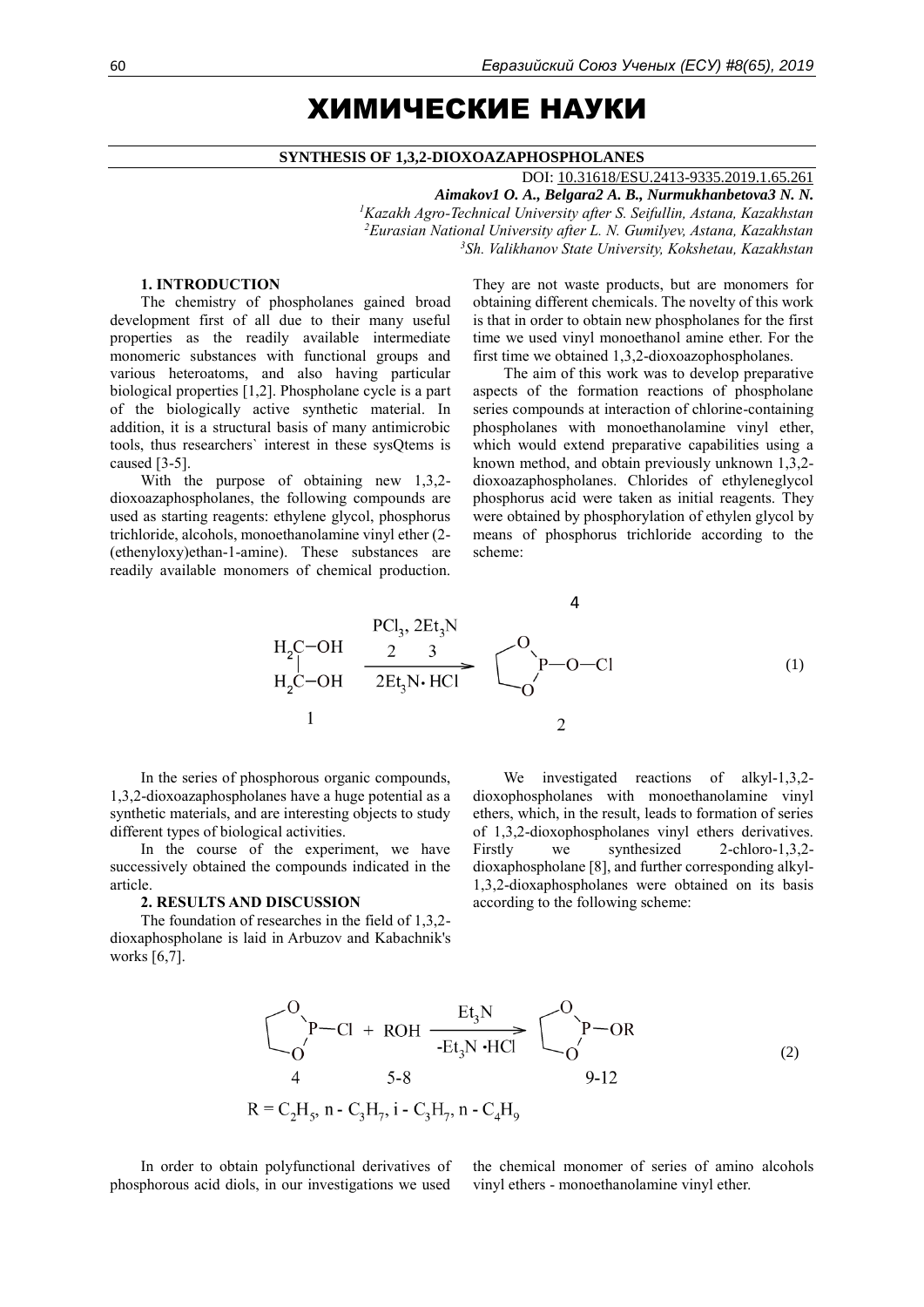Due to the presence of amino- and vyniloxi groups these compounds have a great sinthetic potential of amines and vinyl ethers.

Vinyl ethers and their derivatives are of great interest as monomers for sinthesis of polyfunctional compounds, which are widely used as chemotherapeutic drugs, plymer materials, pesticides, plant growth stimulators.

In the industry, ethoxyethylamine were obtained by catalytic hydrogenation on the basis of monoethanolamine vinyl ether. Ethoxyethylamine were used in synthesis of antidiabetic medicines. The scheme of this medicinal preparation is given below:

$$
H_2N \longrightarrow 0-CH=CH_2 \xrightarrow{Et, Ni/Pd} H_2N \longrightarrow 0-CH_2-CH_3 \tag{3}
$$

The synthesized vinyl ethers of Schiff bases are of interest as polyfunctional monomer compounds for the development of the theory and practice of functionally substituted vinyl ethers of amino alcohols, and for the further development of targeted methods of new biologically active derivatives synthesis on their basis having a set of properties that are important for practical applications.

The researches of properties of a number of Schiff bases containing amino groups, various on character, [8-14] were conducted in order to clarify the relationship between the structure and reactivity of vinyl ethers of amino alcohols.

Studying the properties and synthetic opportunities of amino alcohols vinyl ethers and their

derivants, the researches of properties of a monoethanolamine vinyl ether monomer in reactions with phosphoric acid diols were continued.

Earlier we studied condensations of monoethanolamine vinyl ether with various carbonyl compounds, the corresponding Schiff bases were received [15-23].

With a view to expand the series of polyfunctional and heteroatom-containing derivatives of amino alcohols vinyl ethers, including monoethanolamine vinyl ether, the series of derivatives of 1,3,2 dioxophospholanes vinyl ethers was sinthesized in the result of interaction between alkyl-substituted diols of phosphorous acid with monoethanolamine vinyl ether (2-(ethenyloxy)ethan-1-amine):

$$
C_{0}^{0}P-OR + H_{2}N O-CH=CH_{2} \xrightarrow{t^{0}}
$$
  

$$
C_{0}^{0}P-NH O-CH=CH_{2}
$$
  

$$
C_{0}^{0}P-NH O-CH=CH_{2}
$$
 (4)

$$
R = C_2H_5, n - C_3H_7, i - C_3H_7, n - C_4H_9
$$

Molecules of 1,3,2-dioxaphospholane vinyl ethers derivatives contain reactive secondary amino groups and vinyloxy group.

The presence of a trivalent phosphorus of dioxaphospholane cycle and the double bond in vinyloxy group causes high reactivity. Thus, organic phosphorus compounds containing R-C-N, P-O-C fragments deserve attention as effective bioactive, flotation and complexing agents. These compounds

possess unique reactivity due to the mutual influence of geminal nitrogen and phosphorus atoms.

Due to our research interests in the field of organophosphorus compounds chemistry [8-10], we conducted the reaction of N-vyniloxiethyl-1,3,2 dioxaphospholane with elemental sulfur, which resulted in the corresponding synthesized thiophospholane:

$$
\begin{array}{ccc}\nO & P-NH & O-CH=CH_2 & \xrightarrow{S, t^0} & O\\
O & O & H=CH_2 & \xrightarrow{O} & O\\
O & O & H=CH_2 & \xrightarrow{(5)} & O\end{array}
$$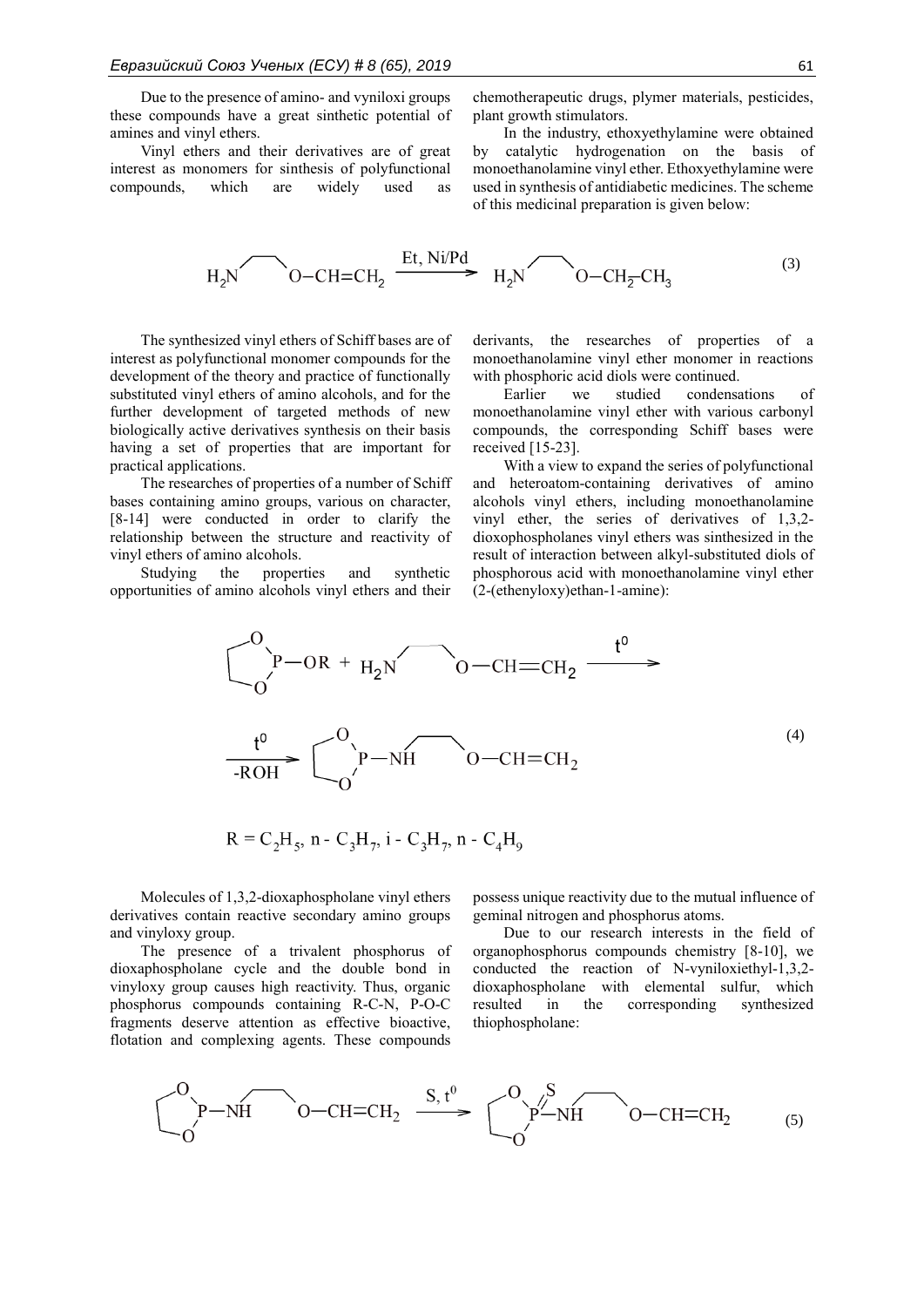Reactions of alkylation and acylation were carried out in order to elucidate the reactivity of synthesized 1,3,2-dioxathiophospholanes. As a result, the corresponding alkyl and acyl derivatives of phospholanes were obtained:





22, 23

 $R' = C_2H_5$ , n -  $C_3H_7$ ,  $R'' = CH_3$ ,  $C_2H_5$ 

The structure of the obtained substances confirmed by 31P NMR and IR spectroscopy. IR spectra (δ): P=S (630-650), P-N (890-920), P-O-C  $(1135-1180)$ , C=C  $(1605-1625)$ , N-H  $(3260-3280)$ .

31P NMR spectra -( 1Н) [ , ppm.[: Pr n 72.40 (s), Pr iso 72.84(s), Bu n 72.90(s), Pr iso РР piperidyl-74.10(s), Bu n PP piperidyl 73.90(s).

(6)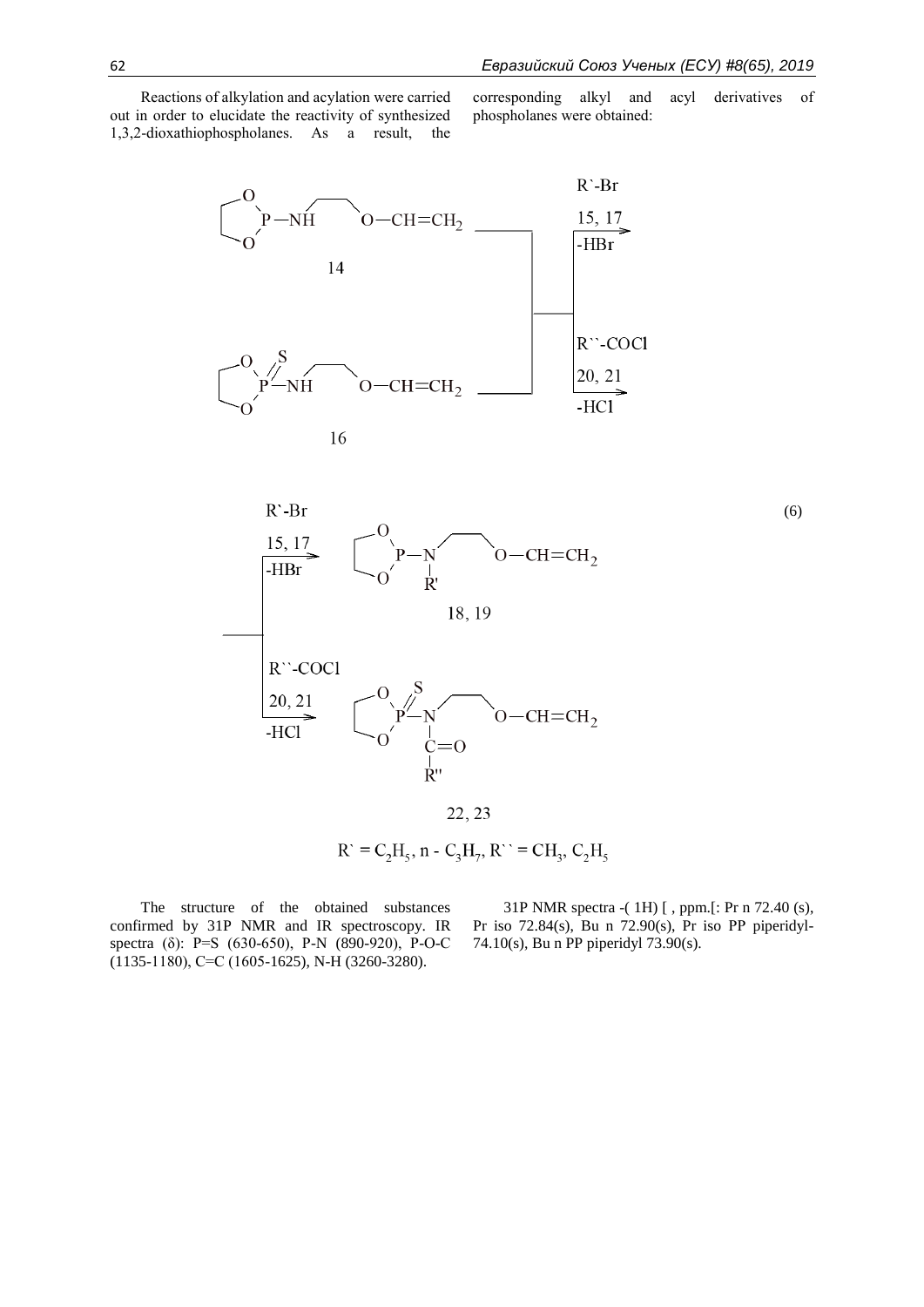

*Picture 2: IR-spectrum of o-butyl(piperidyl)-N-2-(vinyloxyethylamido)-thiophosphorous.*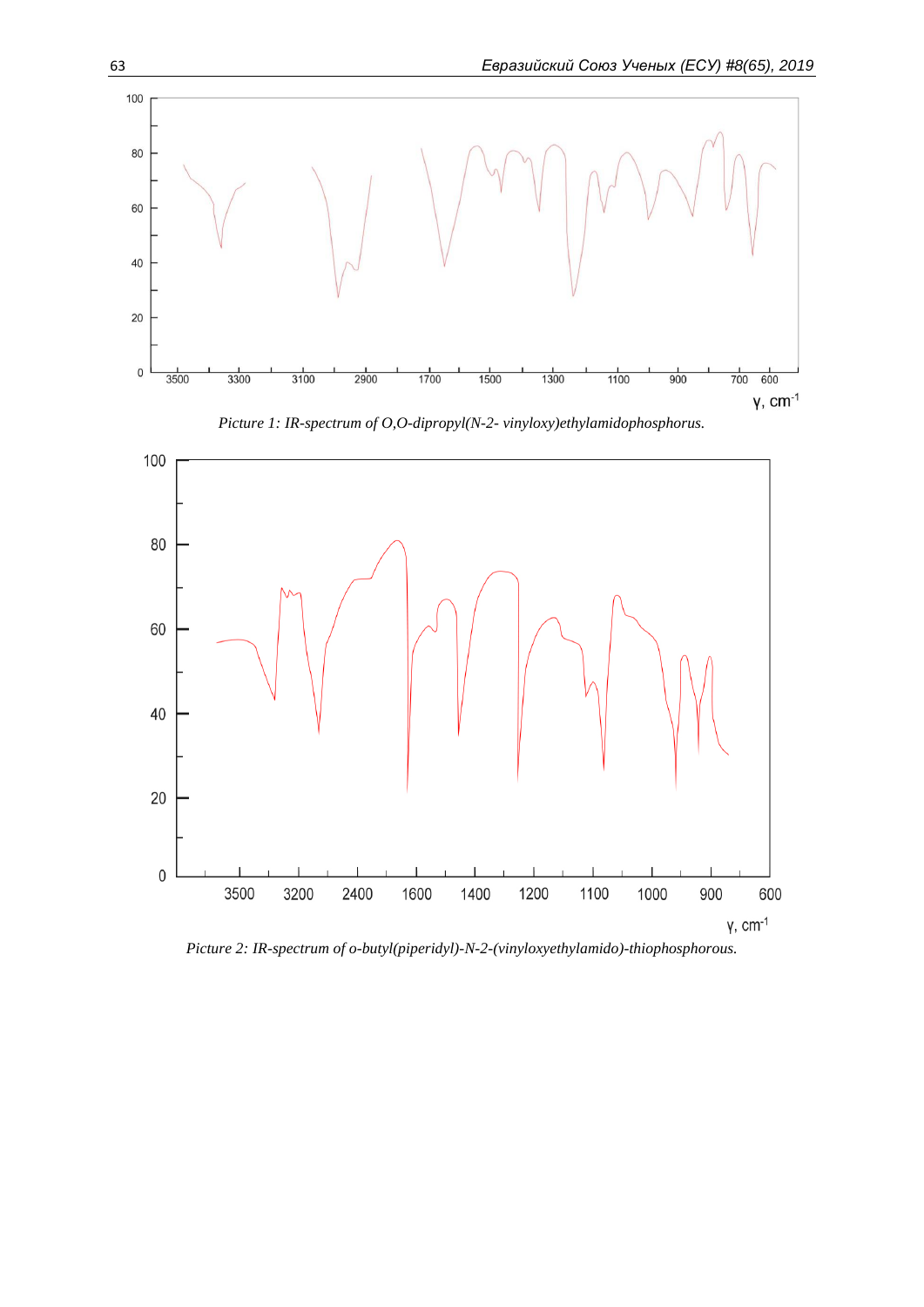

*Picture 3: NMR <sup>31</sup>P spectrum of O-i-propyl-[N-2-vinyloxyethylamid]thiophosphorus.*

IR spectra were obtained on a spectrophotometer UR-20. 31P NMR spectra were recorded on the instrument "Bruker WP-200 SY" ( 81.01 MHz, the standard - 85% H<sub>3</sub>PO<sub>4</sub>).

Currently, the biological activity of the compounds is studied by computer prediction, structure is studied by the quantum chemistry method.

#### **3. EXPERIMENTAL SECTION**

3.1 O.O-Dipropyl - {N-2-(vinyloxy), ethylamido}thiophosphate

4.55 g (0.025 moles) of thiophosphite O,Odipropyl was added to benzene solution of  $2.17 \text{ g} (0.025)$ moles) of monoethanolamine vinyl ether, 2.5 g (0.025 moles) of triethylamine, and 3.84 g (0.025 moles) of  $CCL<sub>4</sub>$  under stirring and a temperature of 18 $°C$ . Hydrochloride of triethylamine precipitated in process of cooling of a reaction mixture. The sediment was filtered, then the filtrate was boiled out in vacuo, the rest was investigated on a chromatograph with a column with a silica gel, eluent - hexane - acetone (3:1). O,O-diisopropyl-, O,O-dibutyl-, O-isopropyl (piperidyl) [N-2-vinyloxyethylamido]thiophosphate

and O-butyl (piperidyl) [N-2vinyloxyethylamido]thiophosphate were received similarly.

The purity of the compounds and the reactions were monitored by TLC on Silufol UV 254 plates in specified eluents systems. The manifestation was carried out with iodine vapor.

<sup>31</sup>P NMR spectra was recorded on the "Bruker WP-200SY" device with an operating frequency on nuclei <sup>31</sup>P 81.01 MHz; external standard - 85% solution of  $H_3PO_4$ .

3.2 Synthesis of 2-chloro-1,3,2-dioxaphospholane

50 ml of anhydrous ether, 9.3 g of ethylene glycol and 22.0 g of pyridine were placed in the reaction flask. 20.62 g of phosphorus trichloride was added to the reaction mixture with stirring at a temperature of from  $-16$  to  $-17$ °C. After the addition of phosphorus trichloride at room temperature, the solution was left with stirring for about 1.5 hours. During the reaction, the pyridine hydrochloride formed. The ether solution of 2-chloro-1,3,2-dioxaphospholane was isolated by filtration. Further desired product 2-chloro-1,3,2 dioxaphospholane was obtained by simple distillation. Boiling point =  $56^{\circ}$ C, =1.4917. Molecular Weight = 126.49. Gross formula –  $C_2H_4PO_2Cl$ .

3.3 Synthesis of 2-alkoxy-1,3,2 dioxaphospholanes

3.3.1 Synthesis of 2-ethoxy-1,3,2 dioxaphospholane

30 ml of absolute diethyl ether, 1.72 g of ethanol, and 2.96 g of pyridine were placed in a reaction flask. 4.74 g of 2-chloro-1,3,2-dioxaphospholane was dropped into the reaction mixture with stirring. The reaction flask was cooled with a mixture of ice and salt to  $+3$  -  $-6$ °C degree. During the reaction, the pyridine hydrochloride formed. After filtration ether solution of 2-ethoxy-1,3,2-dioxaphsopholane was obtained. Desired product was obtained with distillation. The purity of product was checked with TLC. Properties of 2-ethoxy-1,3,2-dioxaphsopholane: boiling point is 51.0-51.5<sup>o</sup>C, =1.4395, =1.1317. Gross formula –  $C_4H_9PO_3.$ 

2-propoxy-1,3,2-dioxaphospholane, 2 isopropoxy-1,3,2-dioxaphospholane, 2-butoxy-1,3,2 dioxaphospholane were synthesized under similar condition.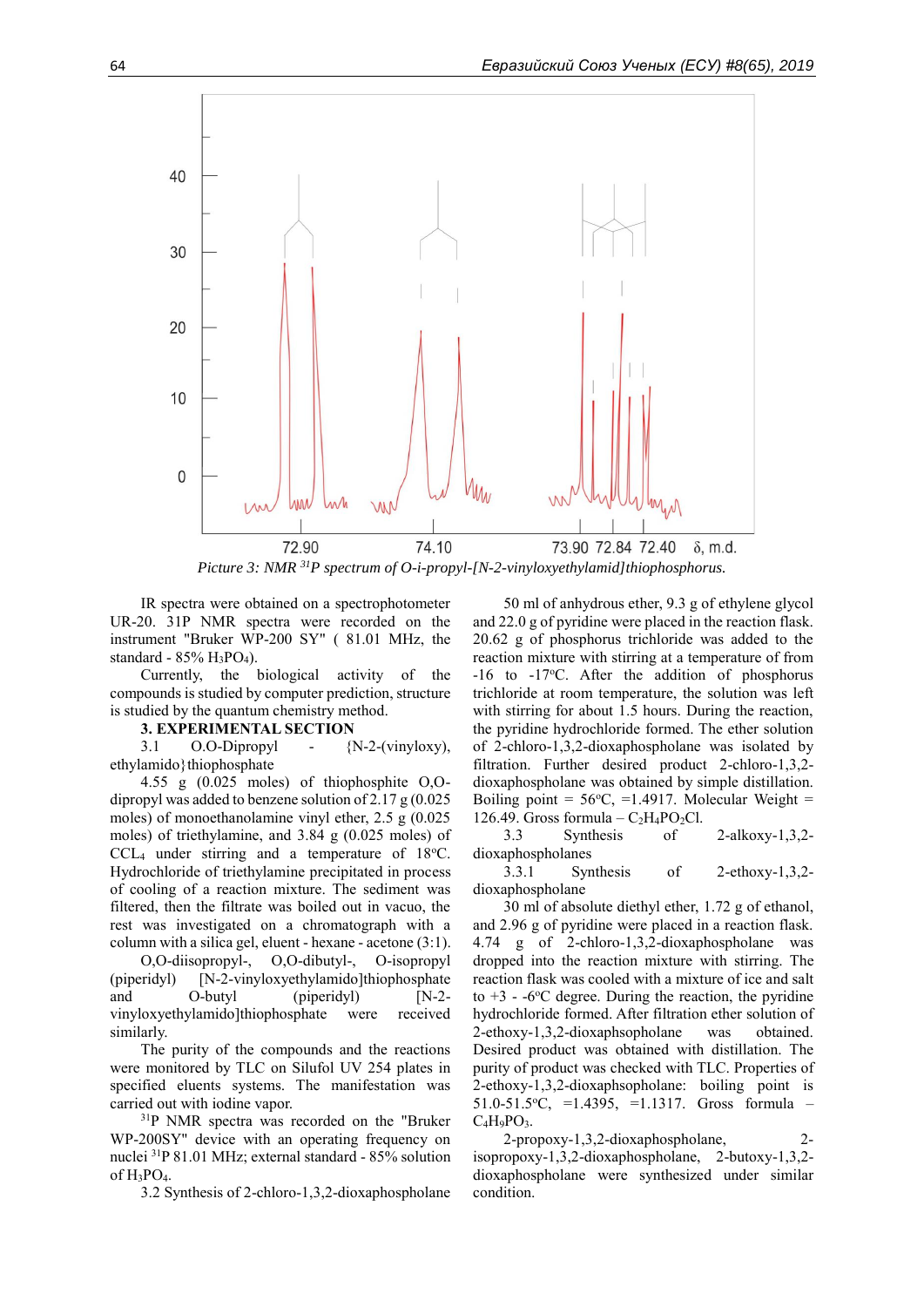3.3.2 Synthesis of 1,3,2-dioxaphospholane amide ether

1.07 g of desired product was obtained from 1.01 g of 2-ethoxy-1,3,2-dioxaphospholane and 0.64 g monoethanol amine vinyl ether in a dry diethyl ether environment. The purity of the product was checked with TLC. The folllowing system of eluants was used: chloroform: acetone  $(1:1)$ ,  $=1.4435$ ,  $=0.1928$ . Gross formula: C<sub>6</sub>H<sub>12</sub>NPO<sub>3</sub>.

3.3.3 Syntheses of 1,3,2-thiophospholane

25 ml of benzene and 0.023 g of elemental sulfur were placed into the reaction flask. Then it was heated to the full dissolution of sulfur in benzene. After that, the flask was cooled. Then, 0.12 g of 1,3,2 dioxaphospholane amide ether was added to the reaction mixture. The product was heated at a temperature of 76°C for 30 minutes. The resulting product was then left at room temperature for 25 minutes. After that, benzene was removed from the mixture. The resulting product 1,3,2dioxathiophospholane is a dark gray liquid. The refractive index is 1.4650. The gross formula is  $C_6H_{12}NO_3PS$ . The product dissolves well in ethanol, chloroform and acetone. It does not dissolve in petroleum ether, diethyl ether and toluene.

3.3.4 Synthesis of the acyl derivative of the 1,3,2 dioxaphospholane amide

25 ml of absolute diethyl ether, 0.17 g of the 1,3,2 dioxaphospholane amide ether, 0.10 g of triethylamine were placed in the reaction flask. Further, 0.07 g of acetyl chloride was added to the ether mixture through a dropping funnel with stirring. In this case precipitation is observed. The precipitate of triethylamine hydrochloride was filtered off. Then, diethyl ether was removed. The purity of the product were checked by thin layer chromatography. A clear liquid product, 1,3,2-dioxaphospholane N-acetylamide ester, was obtained.  $= 1.4541$ . Gross formula:  $C_6H_{10}NPO_3$ .

3.3.5 Synthesis of alkyl derivatives of 1,3,2 dioxaphospholane amide ether

Under similar conditions, 1.67 g of the reaction product, N-ethyl amide ether, was isolated in the medium of the absolute ether from the Grignard reagent (0.6 g of magnesium and 2.7 g of ethyl bromide), 1.4 g of 1,3,2-dioxaphospholane amide ether. = 1.4445. The gross formula is  $C_8H_{16}O_3PN$ .

The IR spectra of the compounds obtained exhibit characteristic absorption regions (cm<sup>-1</sup>) ( $\delta$ ): PN (870-925), P=S (680-710), C=O (1640-1660), CN (1495- 1580) , -OC=C- (1460-1480), POC (1100-1165).

In <sup>31</sup>P NMR there is one singlet in the region - $60\div 63$  ppm.

#### **4. CONCLUSION**

In the process of phosphorylation of ethylene glycol in the presence of phosphorus trichloride and alcohols, cyclic alkyl derivatives of phospholanes were synthesized. And on the basis of cyclic phospholanes and vinyl ether monoethanol amine, amine derivatives of phospholanes were first obtained. Subsequently, cyclic amino derivatives of phospholanes undergo an acylation reaction. In the result, acyl derivatives of

cyclic phospholanes and their thio derivatives were synthesized.

The importance from the theoretical point of view of the amino derivatives of cyclic phospholanes are promising chemical monomers. Since the molecule contains vinyloxy and a secondary amine group. 1,3,2 dioxoazophosphlanes form a class of biologically active substances and can have antibacterial properties.

#### **REFERENCES**

[1].K. S. Bhavani Aiswarya, P. Jagadeeswara Rao, Y. N. Spoorthy, D. Ishrath Begum, L. K. Ravindranath, Synthesis and anti-microbial activity of novel mannich bases containing 2- phenoxy-1, 3, 2-dioxa phospholanes and Indole systems, J. Chem. Pharm. Res., 2012, 4(8): p. 4052-4059.

[2].M. Mazzacurati, G. Baccolini, C. Boga, Advanced Studies on the Synthesis of Organophosphorus Compounds, Alma Mater Studiorum, Università Di Bologna, p. 59.

[3].Bernd Wrackmeyer, Elena V. Klimkina, Wolfgang Milius, Novel 1,3-dichalcogeno-2 phospholanes with an annelated 1,2-dicarba-closododecaborane(12) unit, Athens Journal of Natural & Formal Sciences, June 2014, Vol. 1, No. 2, p. 83-95.

[4].Sridhar S.K. & Ramesh J, Biol. Pharm. Bull. 2001, 24, p. 1149.

[5].A. V. Shamsiyeva, Synthesis of pyridylcontaining phospholanes, Candidate dissertation, Kazakh Agro-Technical University, 2011.

[6].B. A. Arbuzov, A. O. Vizel, News of SA of USSR, GCN, 1963, p. 749.

[7].M. I. Kabachnikov, Chemistry and use of phosphorous organic compounds, Moscow, 1957, p. 18.

[8].O. A. Aimakov, Materials of the Republican scientific-practical conference "State and prospects of development of chemistry and chemical technologies in Central Kazakhstan". Karaganda, 2002, p. 140-145.

[9].O. A. Aimakov, T. A. Mastruykova, Synthesis and esters of the phosphoric acids. MS RK, Chemical Series, 1998, №1, p.68-72.

[10]. O. A. Aimakov, K. B. Erjanov, New amidoesters of thiphossporic acids. Russ.Chem.Rev., 19986 Vol.47 №9, p.1189-1192.

[11]. O. A. Aimakov, News of ENU after L. N. Gumiliev, Astama. No.4, 2002, p. 246-249.

[12]. O. A. Aimakov, T. A. Mastriukova, News RSA, Moscow, №12, 2002.

[13]. O. A Aimakov, T. N. Lugovickaia, N. I. Svincickaia. Proceedings of the VII Youth Scientific Conference on Organic Chemistry. Russia, Yekaterinburg, 2004, p. 99.

[14]. O. A. Aimakov, L. K. Medetova, Materials of the Republican scientific-practical conference "Valikhanov readings" 2006. Kokshetau, vol.11, p. 148-155.

[15]. O. A. Aimakov, Collection "Synthesis and study of functionally-substituted unsaturated compounds.", Karaganda, 1981, p. 93-98.

[16]. O. A. Aimakov, T. A. Mastriukova, K. B. Erzhanov, News of ME-SA RK, Chem.ser., 1996, №4, p. 7-9.